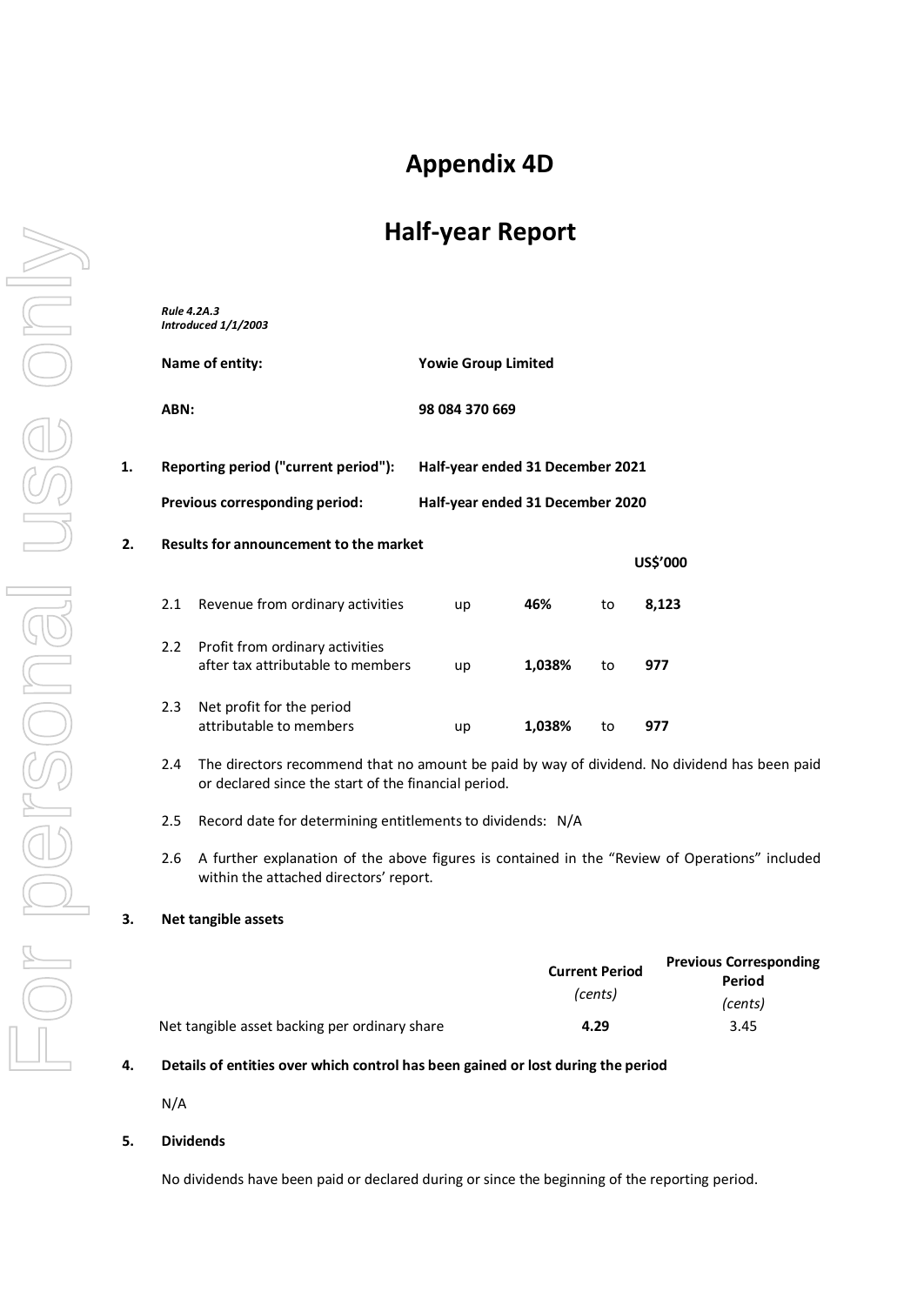#### **6. Dividend reinvestment plans**

No dividend reinvestment plans are in operation.

#### **7. Details of associates and joint venture entities**

N/A

#### **8. Accounting standards for foreign entities**

The Group applied Australian Accounting Standards to all entities in the Group including its overseas subsidiaries.

#### **9. Auditor's review report**

The accounts were subject to a review by the auditor and the review report is attached as part of the half-year report.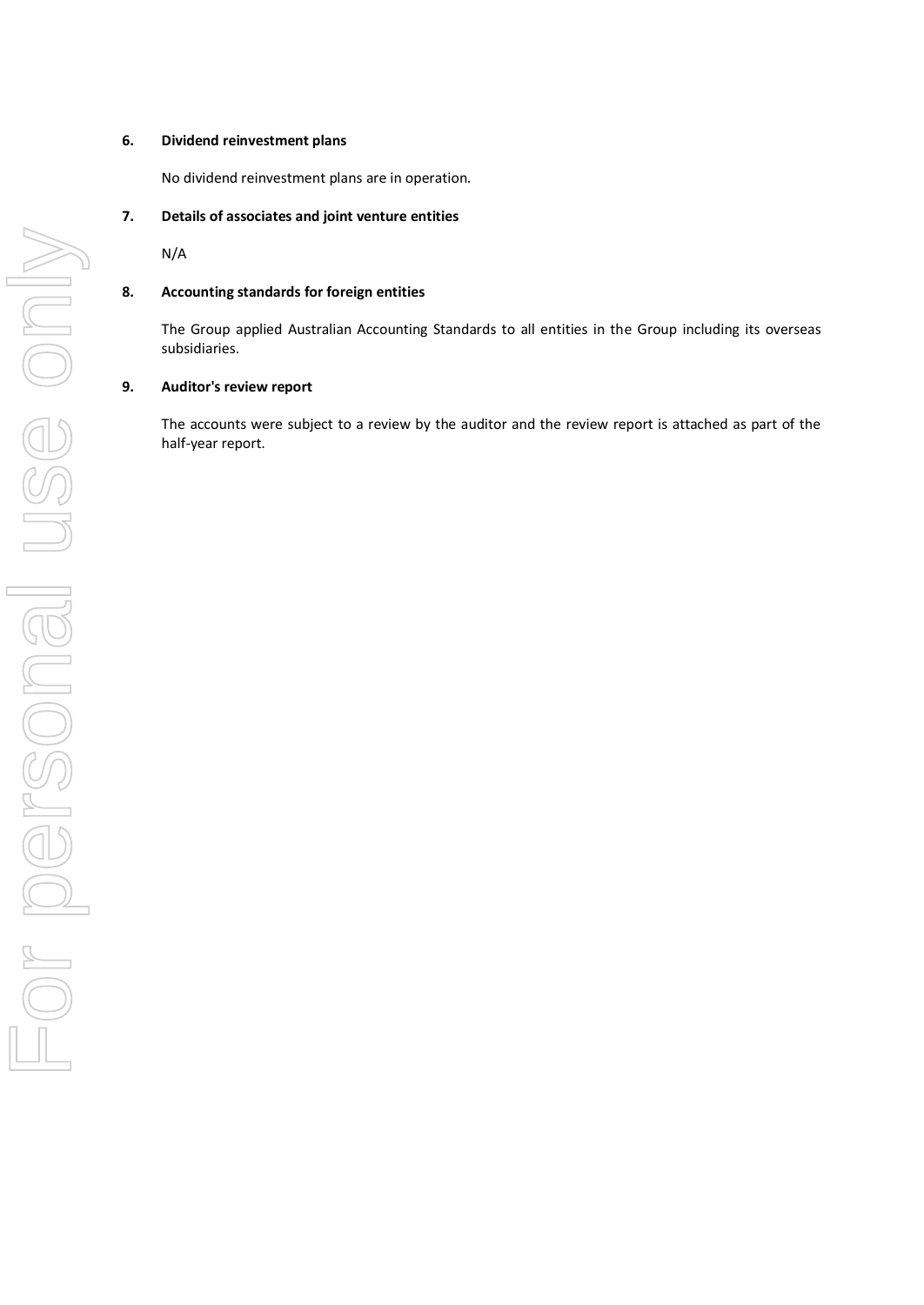# **YOWIE GROUP LTD**

**ABN 98 084 370 669**

# **HALF-YEAR FINANCIAL REPORT**

# **31 DECEMBER 2021**

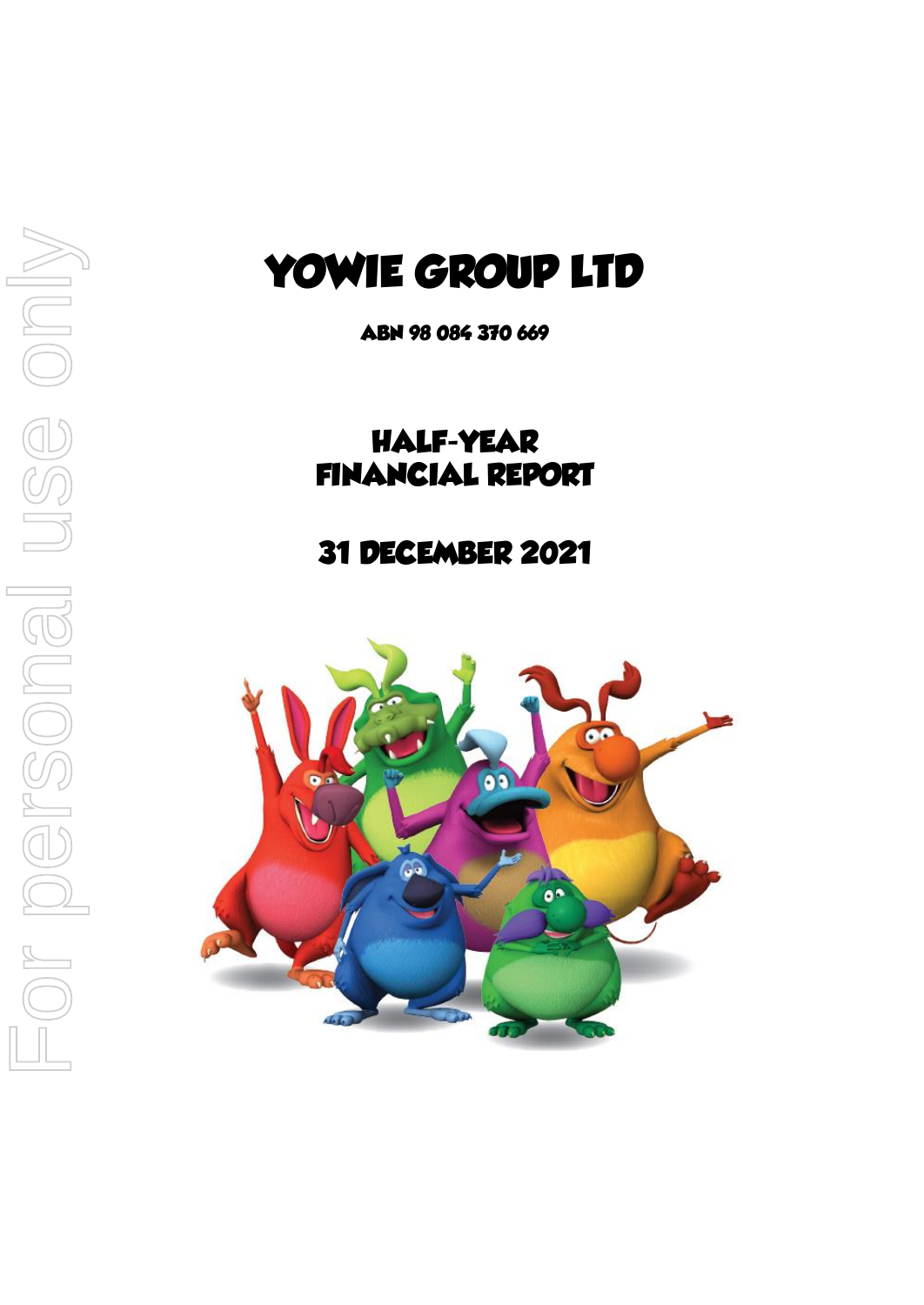# **CONTENTS**



| ٩<br><br>×<br>۰.<br>×<br>۰. |
|-----------------------------|
|-----------------------------|

| <b>Company Directory</b>                                                          | $\overline{2}$ |
|-----------------------------------------------------------------------------------|----------------|
| Directors' Report                                                                 | 3              |
| Auditor's Independence Declaration                                                | 6              |
| Condensed Consolidated Statement of Profit or Loss and Other Comprehensive Income | $\overline{7}$ |
| Condensed Consolidated Statement of Financial Position                            | 8              |
| Condensed Consolidated Statement of Changes in Equity                             | 9              |
| <b>Condensed Consolidated Statement of Cash Flows</b>                             | 10             |
| Condensed Notes to the Consolidated Financial Statements                          | 11             |
| Directors' Declaration                                                            | 17             |
| Independent Auditor's Review Report                                               | 18             |

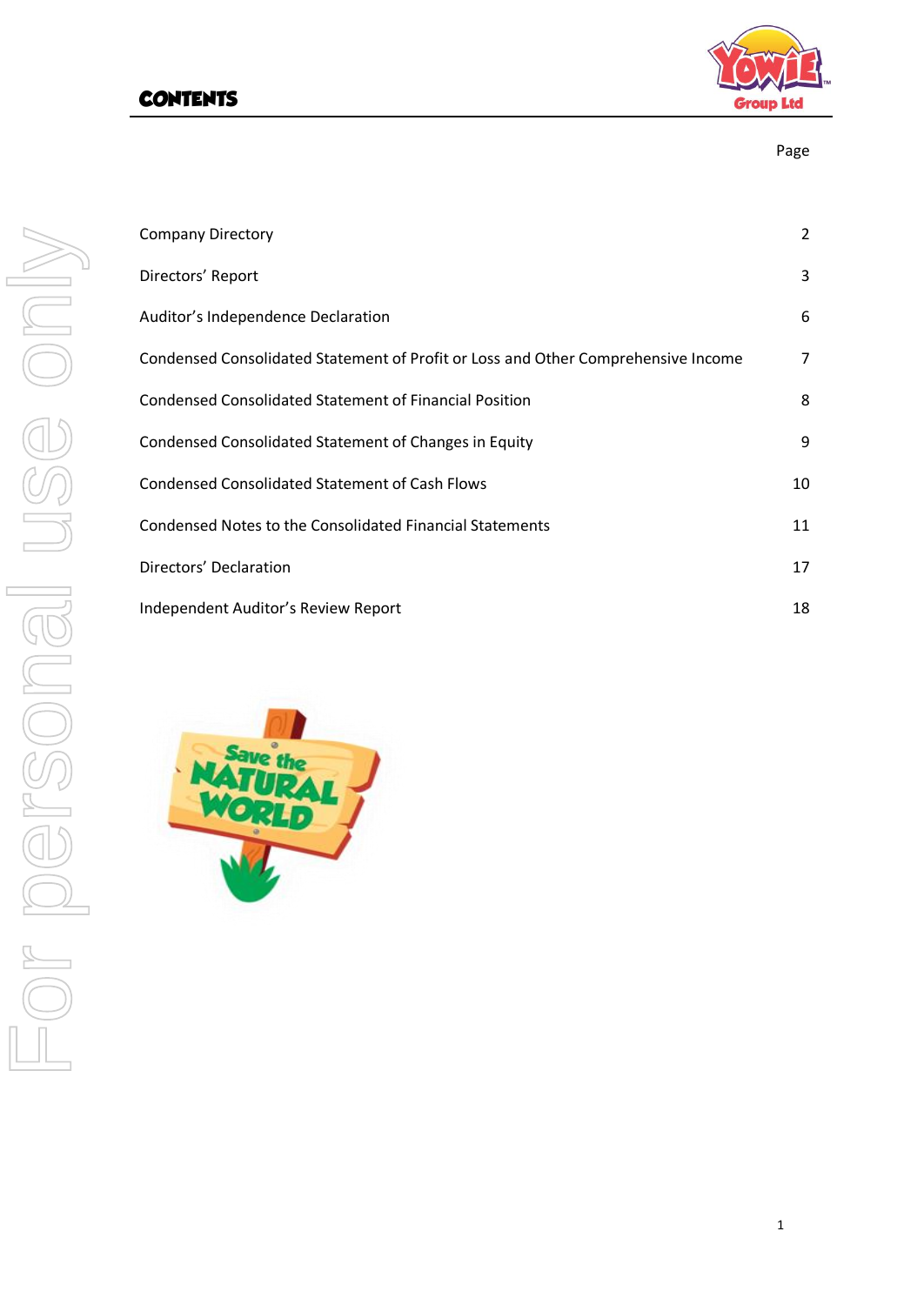## **COMPANY DIRECTORY**



| <b>DIRECTORS:</b>                                 | Mr Sean Taylor (Executive Chairman)<br>Mr Mark Schuessler (Managing Director)<br>Mr Nicholas Bolton (Non-Executive Director)<br>Mr John Patton (Non-Executive Director)<br>Mr Scott Hobbs (Non-Executive Director) |
|---------------------------------------------------|--------------------------------------------------------------------------------------------------------------------------------------------------------------------------------------------------------------------|
| <b>KEY MANAGEMENT:</b>                            | Mr Wayne Brekke (Group Chief Financial Officer)<br>Ms Cynthia Thayer (Group Chief Marketing Officer)                                                                                                               |
| <b>COMPANY</b><br><b>SECRETARY:</b>               | Mr Neville Bassett                                                                                                                                                                                                 |
| <b>REGISTERED AND</b><br><b>PRINCIPAL OFFICE:</b> | Level 4<br>216 St Georges Terrace<br>Perth WA 6000<br>Telephone: +61 8 6268 2640                                                                                                                                   |
| ABN:                                              | 98 084 370 669                                                                                                                                                                                                     |
| <b>COMPANY WEBSITE ADDRESS:</b>                   | www.yowiegroup.com<br>www.yowieworld.com                                                                                                                                                                           |
| <b>AUDITOR:</b>                                   | <b>RSM Australia Partners</b><br>Level 32 Exchange Tower<br>2 The Esplanade<br>Perth WA 6000                                                                                                                       |
| <b>SHARE REGISTRY:</b>                            | Link Market Services Limited<br>Level 12, QV1 Building<br>250 St Georges Terrace<br>Perth WA 6000<br>Telephone: 1300 554 474 or +61 2 8280 7111                                                                    |
| <b>ASX CODE:</b>                                  | <b>YOW</b>                                                                                                                                                                                                         |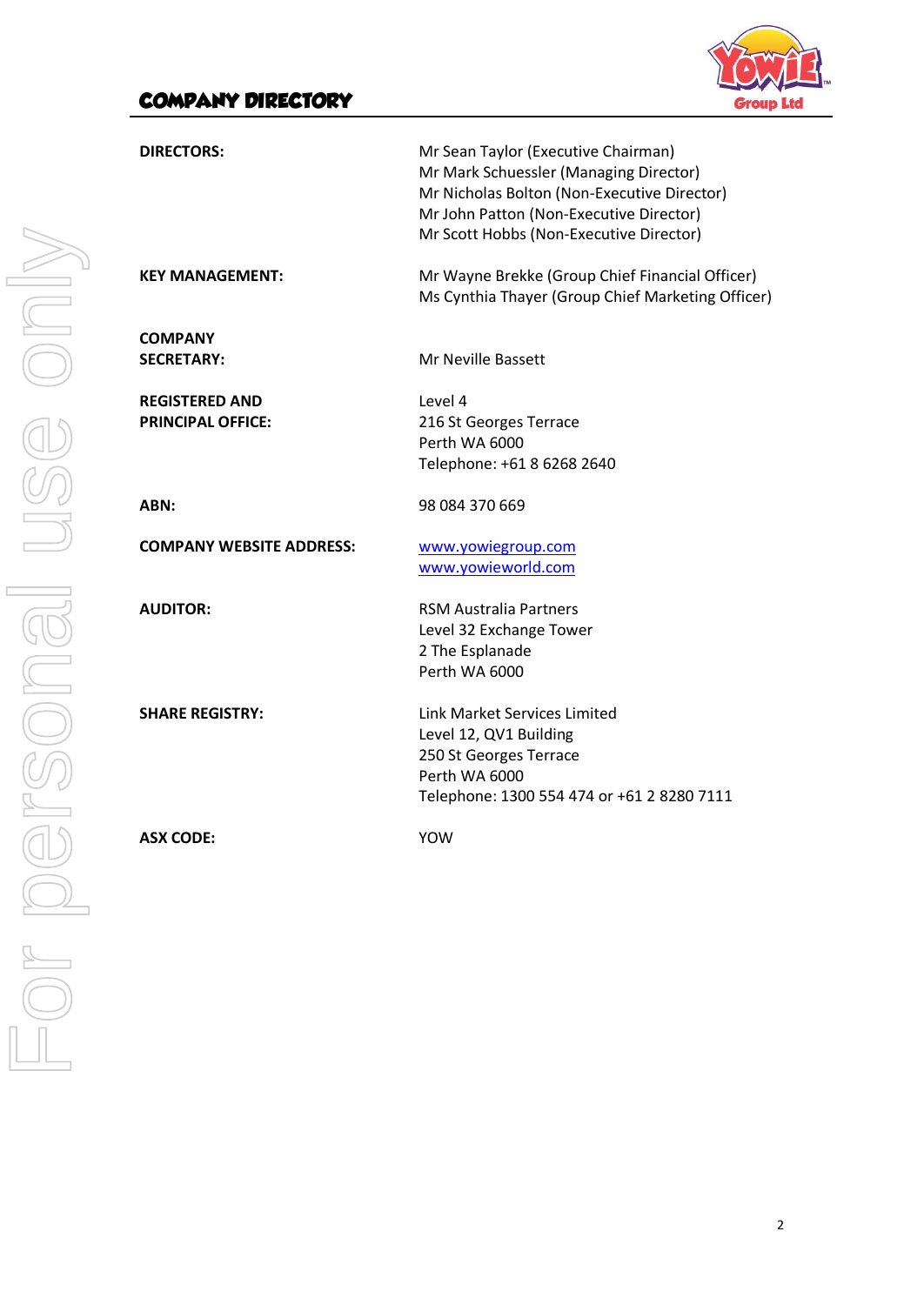### **DIRECTORS**' **REPORT**



Your Directors submit their report for Yowie Group Limited ("Yowie or the Group") and the consolidated entity ("the Group") for the half-year ended 31 December 2021.

The half-year report is expressed in US Dollars (US\$), unless stated otherwise.

#### **DIRECTORS**

The names of the Group's Directors in office during the half-year and until the date of this report are as follows. Directors were in office for this entire period unless otherwise stated.

Mr Sean Taylor *(appointed on 8 December 2021)* Mr Mark Schuessler Mr Nicholas Bolton Mr John Patton Mr Scott Hobbs *(appointed 8 December 2021)* Mr Louis Carroll *(retired on 9 December 2021)*

#### **PRINCIPAL ACTIVITY**

Yowie Group Limited is a global brand licensing Company, specialising in the development of consumer products designed to promote learning, understanding and engagement with the natural world through the adventures and exploits of six endearing Yowie characters. Educating children and adults about the environment and ecology and *'Save the Natural World'* is at the heart of the Yowie proposition. Yowie Group Limited employs its companyowned intellectual property rights to supply Yowie branded chocolate confectionery products, a digital platform and Yowie branded licensed consumer products. The Group's vision for the Yowie brand is to distribute on a widening basis the Yowie product in the US (United States of America) and AUS (Australia) with further international expansion.

#### **OPERATING AND FINANCIAL REVIEW**

During the half-year the Group's focus was on growing sales and distribution network both in the US and AUS markets, maintaining fiscal discipline and growing consumer awareness, with some updates below.

#### **Sales and Distribution**

• Global net sales were US\$8.12 million for the half-year ended 31 December 2021, 46% higher than the previous corresponding period. Strong consumption gains in the US and AUS market, across all trade channels, drove the top-line, despite supply chain difficulties related to COVID-19.

The Group saw continued strong momentum in orders and retail consumption moving into H2 FY2022 with over US\$1 million in backorders and new distribution coming on board.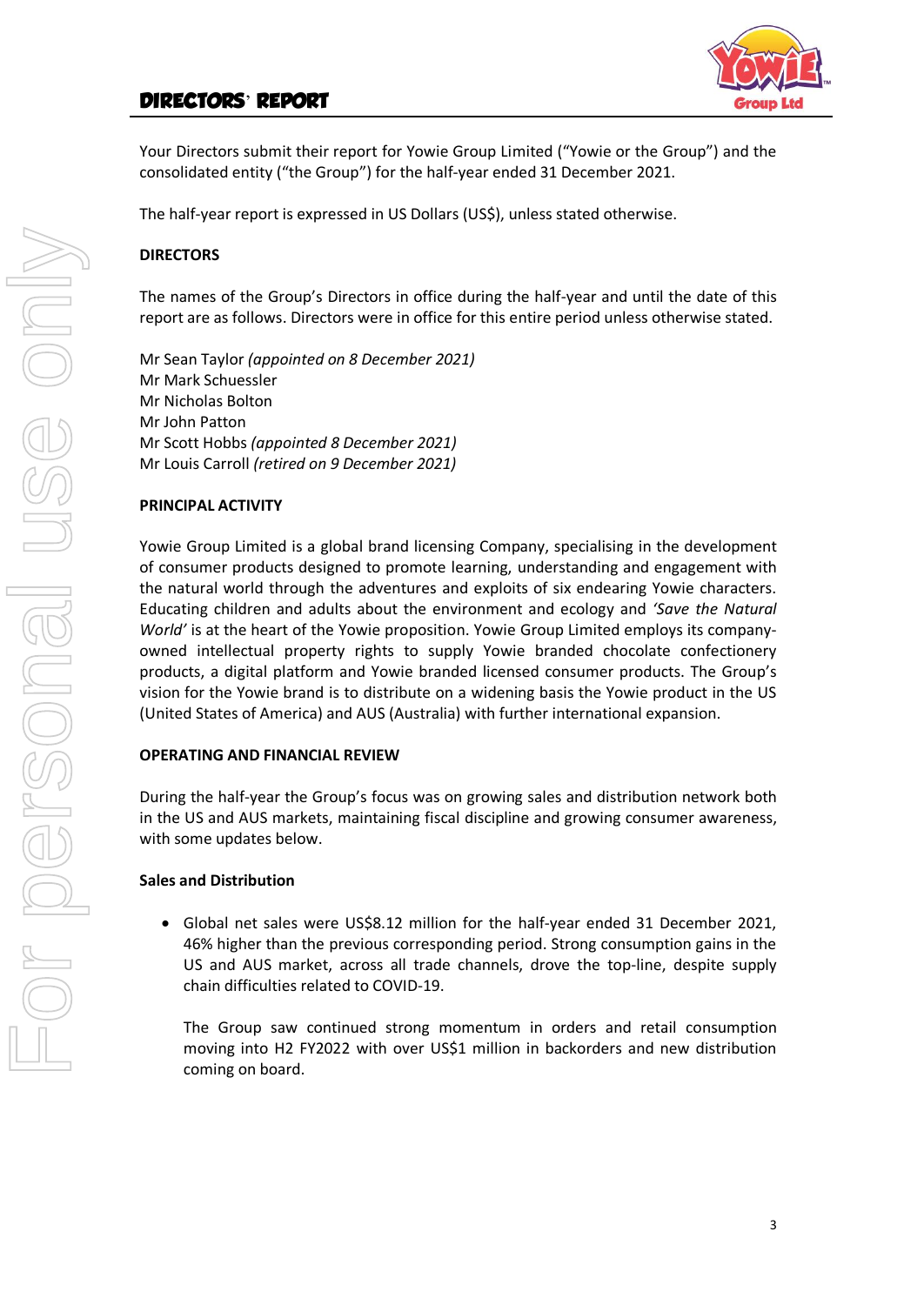

#### **OPERATING AND FINANCIAL REVIEW (continued)**

#### **Sales and Distribution (continued)**

• The Group continued to progress towards broadening its distribution network and growing market share.

The Group saw continued upward Nielsen<sup>®</sup> retail \$ consumption trends in the past 13 weeks ended 8 January 2022 (+9.9%), with +63.3% in Convenience, +14.2% in Grocery and +12.5% in Mass.

Increased retail foot traffic, consumer disposable income growth and expanded distribution contributed to the Group's strong results.

#### **Corporate**

- Mr Sean Taylor joined the Board as Executive Chairman on 8 December 2021, replacing Mr Louis Carroll who retired from his position as Non-Executive Chairman.
- Mr Scott Hobbs joined the Board as Non-Executive Director on 8 December 2021

#### **Financial Overview**

- The Group maintained a Gross Margin of 47% of net sales enabling the Group to invest with retailers and marketing where appropriate.
- EBITDA\* for the half-year ended 31 December 2021 was US\$0.63 million, a marked improvement from EBITDA loss of US\$0.27 million for the previous corresponding period. The improvement was mainly attributable to higher revenues and cost containment.
- Net profit after tax attributable to members was US\$0.98 million, compared to a loss of US\$0.1 million in the previous corresponding period. The improvement was largely due to higher revenue and the reversal of prior impairment of non-current assets. Please refer to note 3(b) for details on the reversal of impairment.
- As at 31 December 2021, the Group's consolidated cash position was US\$7.97 million (30 June 2021: US\$8.41 million).

*\*EBITDA = Earnings before interest, taxes, depreciation, amortisation, share-based payments expense and inventory write-down/reversal*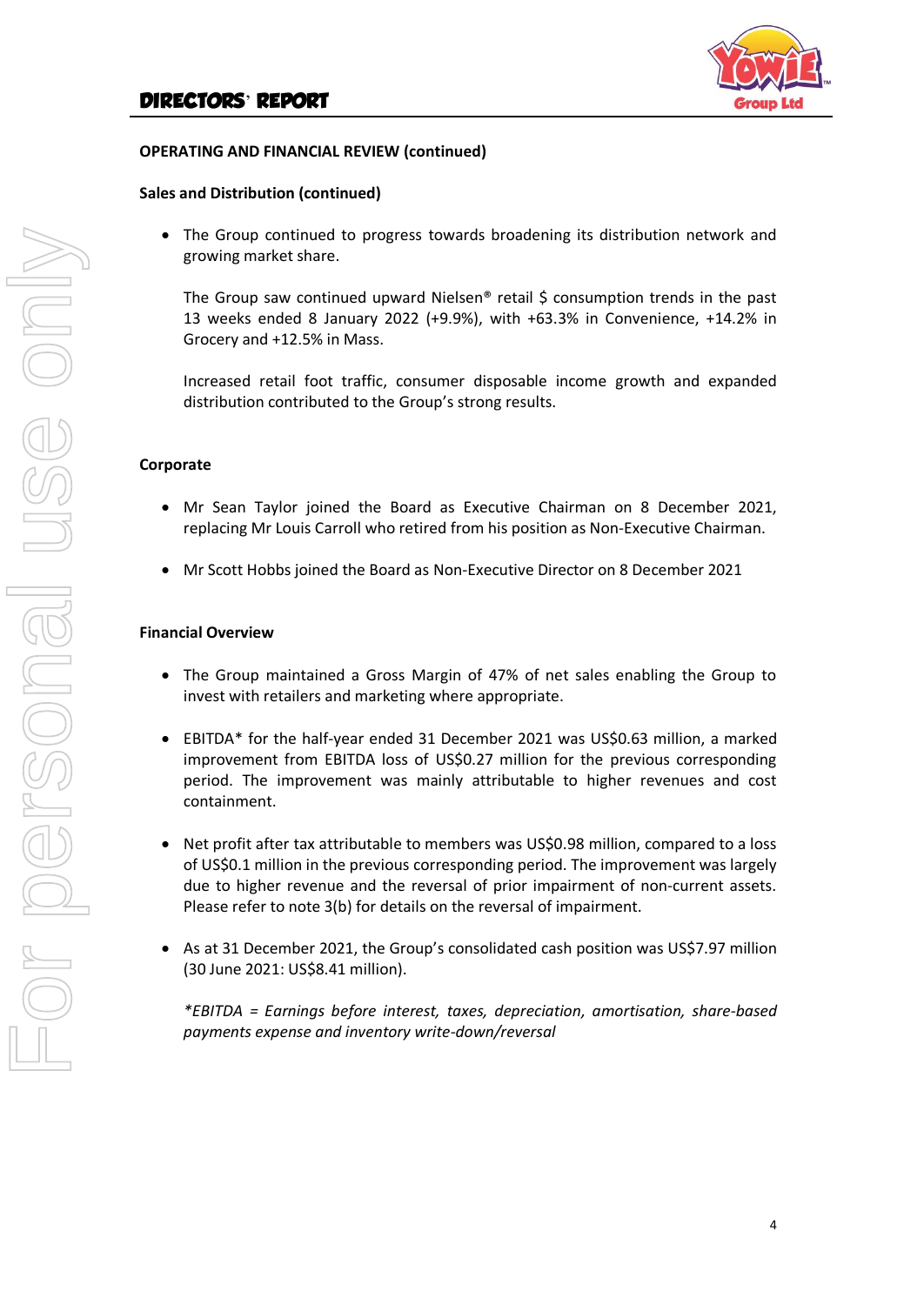

#### **OPERATING AND FINANCIAL REVIEW (continued)**

#### **Financial Overview (continued)**

• A summary of the cash flows for the Group during the period is as follows:

| Cash flows used in:                              | US\$                     |
|--------------------------------------------------|--------------------------|
| Operating activities<br>-                        | $(0.37$ million)         |
| Investing activities<br>$\overline{\phantom{a}}$ | $(0.01$ million)         |
| Financing activities<br>$\sim$                   |                          |
| Net cash flows for the year                      | $(0.38$ million)         |
| Opening cash and cash equivalents balance        | 8.41 million             |
| Effect of foreign exchange movements             | $(0.06 \text{ million})$ |
| Closing cash and cash equivalents balance        | 7.97 million             |

The negative operating cash flow of US\$0.37 million was due to the Group's strategy to build inventory where possible to meet customers' demands in light of global supply chain disruptions.

The net assets of the Group as at 31 December 2021 was US\$9.4 million, up from US\$8.5 million as at 30 June 2021. The increase in net assets of the Group was primarily due to increased revenue resulting in higher trade receivables and higher cash inflow, allowing increased prepayments for raw materials to build up inventory level.

#### **SIGNIFICANT CHANGES IN THE STATE OF AFFAIRS**

There were no significant changes in the state of affairs of the Group during the half-year ended 31 December 2021.

#### **EVENTS SUBSEQUENT TO BALANCE DATE**

Refer to Note 13 in the Notes to the Consolidated Financial Statements.

#### **AUDITOR'S INDEPENDENCE DECLARATION**

The auditor's independence declaration is included on page 6 of the financial report.

This report is made in accordance with a resolution of directors, pursuant to section 306(3)(a) of the Corporations Act 2001.

On behalf of the Board **Sean Taylor** 

**Executive Chairman** 

23 February 2022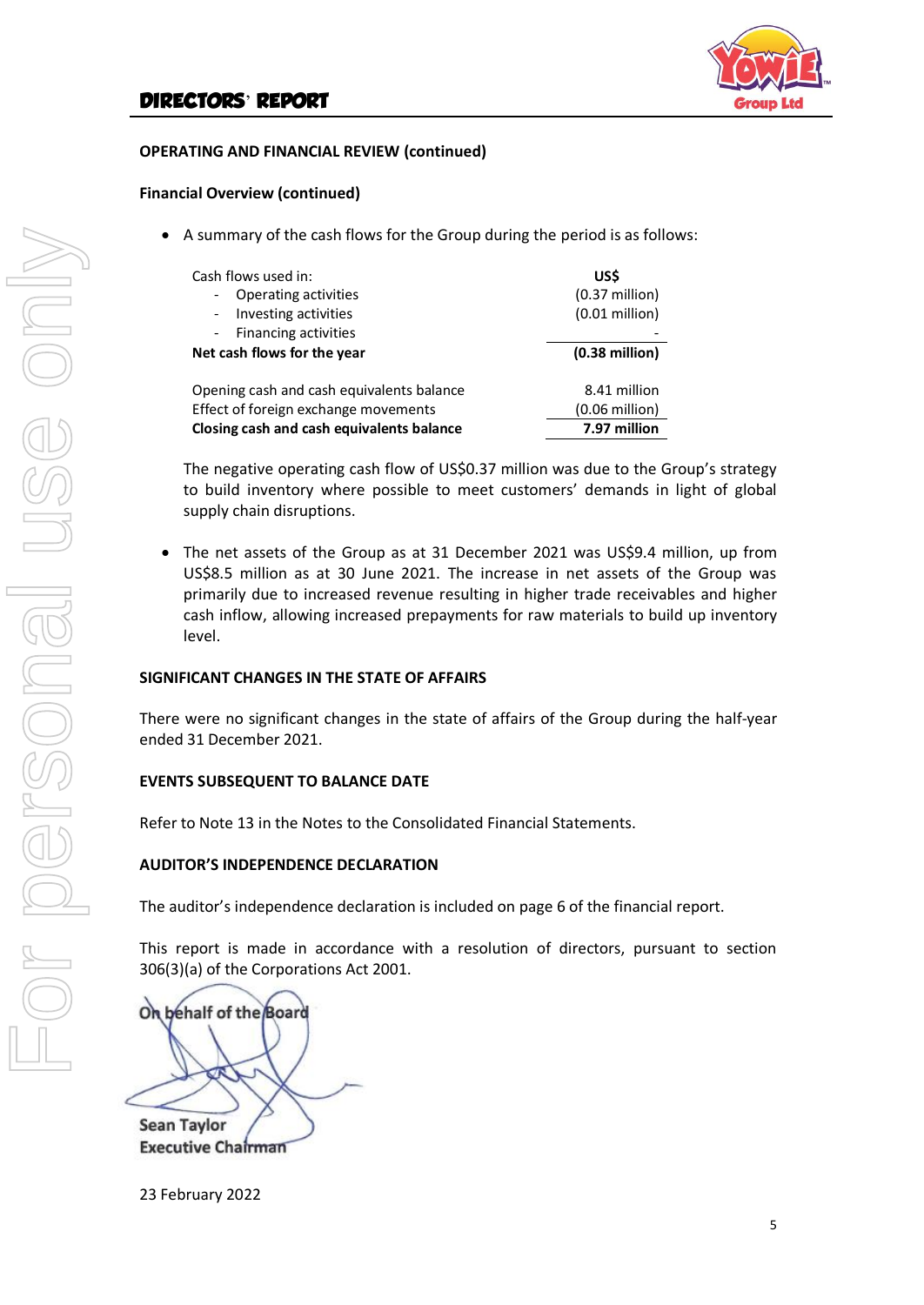

#### **RSM Australia Partners**

 Level 32 Exchange Tower, 2 The Esplanade Perth WA 6000 GPO Box R1253 Perth WA 6844

> T +61 (0) 8 9261 9100 F +61 (0) 8 9261 9111

> > www.rsm.com.au

#### **AUDITOR'S INDEPENDENCE DECLARATION**

As lead auditor for the review of the financial report of Yowie Group Limited for the half-year ended 31 December 2021, I declare that, to the best of my knowledge and belief, there have been no contraventions of:

(i) the auditor independence requirements of the *Corporations Act 2001* in relation to the review; and

(ii) any applicable code of professional conduct in relation to the review.

RSM AUSTRALIA PARTNERS

RSM AUSTRA<br>
Perth, WA<br>
Dated: 23 February 2022<br>
Perth, WA<br>
Dated: 23 February 2022<br>
Partner<br>
Partner<br>
Partner<br>
Partner<br>
Partner<br>
Partner<br>
Partner<br>
Partner<br>
Partner<br>
Partner<br>
Partner<br>
Partner<br>
Partner<br>
Partner<br>
Partner<br>
Par ADIDTOR'S INDEPENDENCE D<br>
ADIDTOR'S INDEPENDENCE D<br>
2021, I declare that, to the best of my knowledge and belief, there<br>
(ii) the auditor independence requirements of the *Corporalions*<br>
(ii) any applicable code of profess

> **THE POWER OF BEING UNDERSTOOD** AUDIT | TAX | CONSULTING

RSM Australia Partners is a member of the RSM network and trades as RSM. RSM is the trading name used by the members of the RSM network. Each member of the RSM network is an independent accounting and consulting firm which practices in its own right. The RSM network is not itself a separate legal entity in any jurisdiction. RSM Australia Partners ABN 36 965 185 036

Liability limited by a scheme approved under Professional Standards Legislation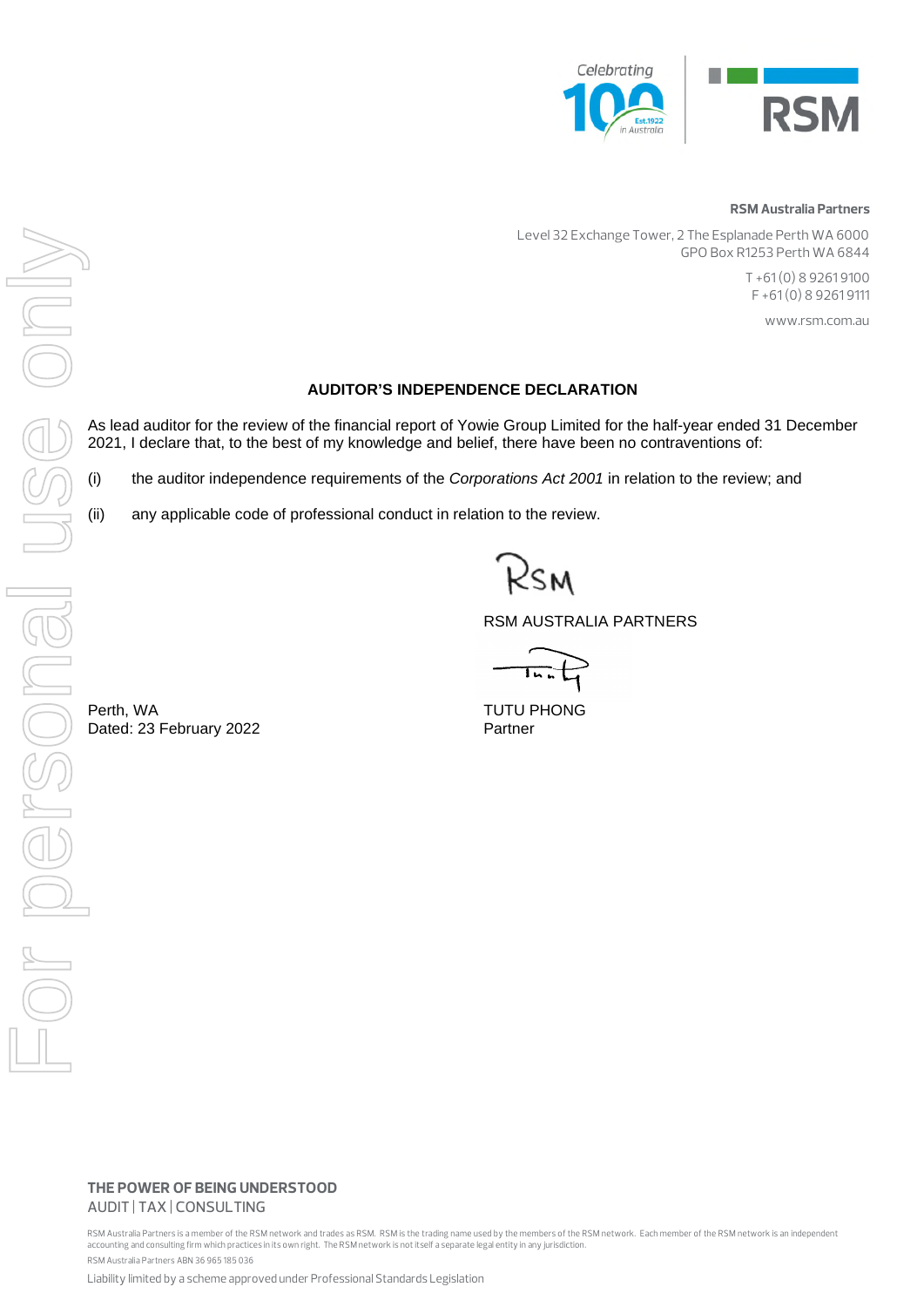### **CONDENSED CONSOLIDATED STATEMENT OF PROFIT OR LOSS AND OTHER COMPREHENSIVE INCOME FOR THE HALF-YEAR ENDED 31 DECEMBER 2021**



| Sale of goods<br>Cost of sales<br><b>Gross profit</b>                                                                                                             |
|-------------------------------------------------------------------------------------------------------------------------------------------------------------------|
| Selling and distribution<br>Marketing<br>Administration<br>Other income<br>Foreign exchange losses<br>Write-down of inventory<br>Reversal of impairment of non-cu |
| Profit / (Loss) before income tax<br>Income tax expense                                                                                                           |
| Profit / (Loss) after income tax fo                                                                                                                               |
| Other comprehensive income for                                                                                                                                    |
| Items that may be reclassified sub<br>Movement in foreign currency tra                                                                                            |
| Total comprehensive income / (Io<br>net of tax attributable to membe                                                                                              |
| Loss per share attributable to me<br>Basic earnings / (loss) per share (d<br>Diluted earnings / (loss) per share                                                  |
| This condensed consolidated sta                                                                                                                                   |
|                                                                                                                                                                   |
|                                                                                                                                                                   |

|                                                                                                                                                 | <b>Note</b> | <b>Consolidated</b> |                  |
|-------------------------------------------------------------------------------------------------------------------------------------------------|-------------|---------------------|------------------|
|                                                                                                                                                 |             | <b>Half-Year</b>    | <b>Half-Year</b> |
|                                                                                                                                                 |             | <b>Ended</b>        | <b>Ended</b>     |
|                                                                                                                                                 |             | 31 Dec 2021         | 31 Dec 2020      |
|                                                                                                                                                 |             | US\$                | US\$             |
|                                                                                                                                                 |             |                     |                  |
| Sale of goods                                                                                                                                   |             | 8,123,218           | 5,570,494        |
| Cost of sales                                                                                                                                   |             | (4, 287, 186)       | (2,717,443)      |
| <b>Gross profit</b>                                                                                                                             |             | 3,836,032           | 2,853,051        |
| Selling and distribution                                                                                                                        |             | (1,895,255)         | (1,591,341)      |
| Marketing                                                                                                                                       |             | (346, 105)          | (493, 818)       |
| Administration                                                                                                                                  | 3(a)        | (1,044,318)         | (1,052,273)      |
| Other income                                                                                                                                    |             | 1,507               | 59,450           |
| Foreign exchange losses                                                                                                                         |             | (2, 562)            | (5, 531)         |
| Write-down of inventory                                                                                                                         |             | 3,635               | 126,313          |
| Reversal of impairment of non-current assets                                                                                                    | 3(b)        | 424,898             |                  |
| Profit / (Loss) before income tax                                                                                                               |             | 977,832             | (104, 149)       |
| Income tax expense                                                                                                                              |             | (567)               | (3)              |
| Profit / (Loss) after income tax for the half-year                                                                                              |             | 977,265             | (104, 152)       |
| Other comprehensive income for the half-year                                                                                                    |             |                     |                  |
| Items that may be reclassified subsequently to profit or loss<br>Movement in foreign currency translation reserve                               |             | (59,055)            | 317,705          |
| Total comprehensive income / (loss) for the half-year<br>net of tax attributable to members of the Group                                        |             | 918,210             | 213,553          |
| Loss per share attributable to members of the Group<br>Basic earnings / (loss) per share (cents)<br>Diluted earnings / (loss) per share (cents) | 4<br>4      | 0.45<br>0.43        | (0.05)<br>(0.05) |
|                                                                                                                                                 |             |                     |                  |

*This condensed consolidated statement of profit or loss and other comprehensive income should be read in conjunction with the accompanying notes.*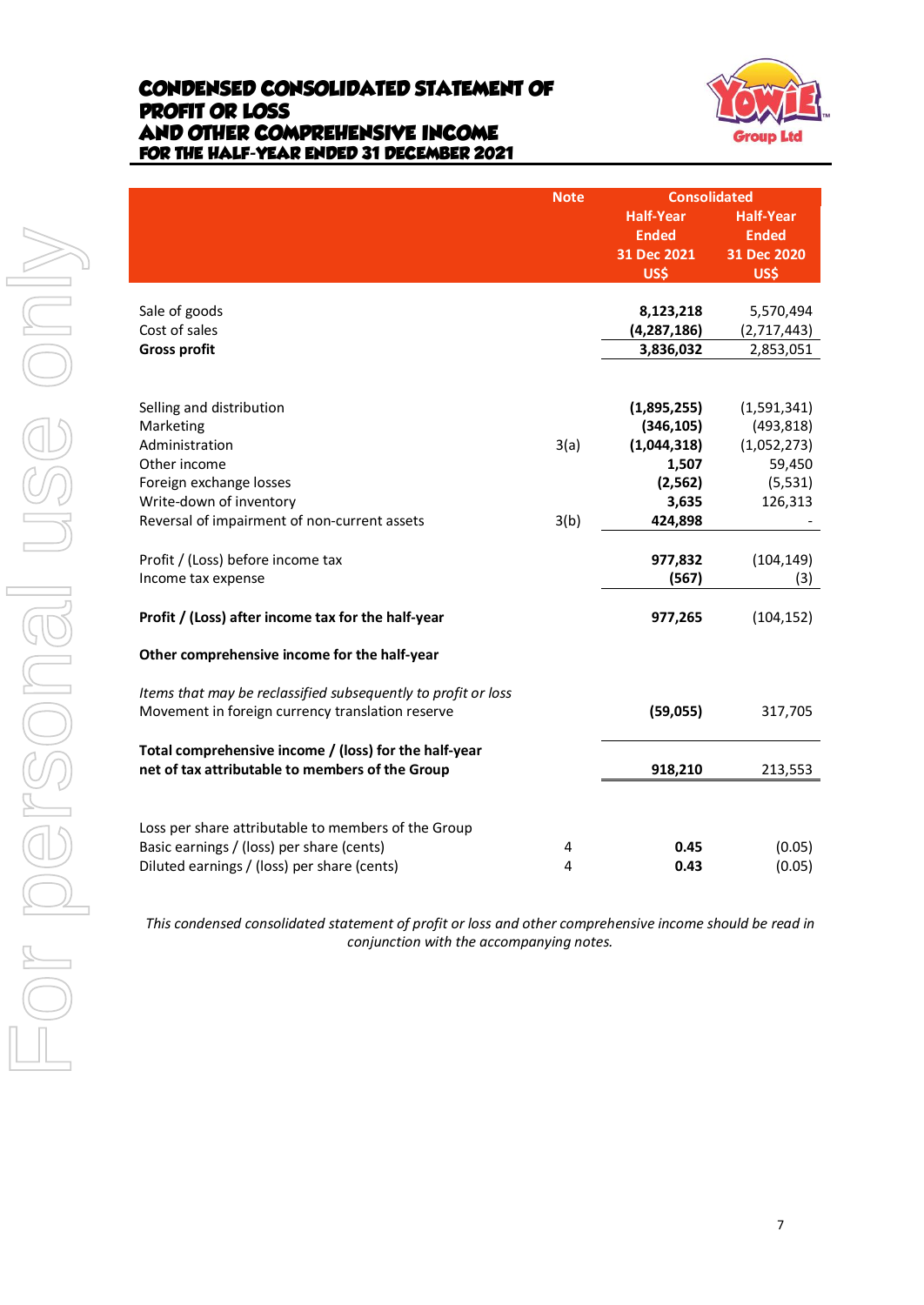### **CONDENSED CONSOLIDATED STATEMENT OF FINANCIAL POSITION AS AT 31 DECEMBER 2021**



| <b>Current Assets</b>                            |
|--------------------------------------------------|
| Cash and cash equ                                |
| Trade and other re                               |
| Prepayments                                      |
| Inventories                                      |
| <b>Total Current Asse</b>                        |
|                                                  |
| <b>Non-Current Asset</b><br>Plant and equipme    |
| Intangible assets                                |
| <b>Total Non-Current</b>                         |
|                                                  |
| <b>Total Assets</b>                              |
|                                                  |
| <b>Current Liabilities</b><br>Trade and other pa |
| Provisions                                       |
| Unearned income                                  |
| <b>Total Current Liabi</b>                       |
|                                                  |
| <b>Total Liabilities</b>                         |
| <b>Net Assets</b>                                |
|                                                  |
| <b>Equity</b>                                    |
| Issued capital                                   |
| Reserves                                         |
| <b>Accumulated losse</b><br><b>Total Equity</b>  |
|                                                  |
|                                                  |
| This condense                                    |
|                                                  |
|                                                  |
|                                                  |
|                                                  |
|                                                  |
|                                                  |
|                                                  |
|                                                  |
|                                                  |

Note **Consolidated**<br>**31 Dec 2021** 30 Jun 2021 **31 Dec 2021 30 Jun 2021 US\$ US\$** Cash and cash equivalents **7,968,120** 8,408,157 Trade and other receivables 5 **2,261,867** 1,674,733 Prepayments 6 **1,667,004** 900,546 Inventories 7 **952,176** 995,019 **Total Current Assets 12,849,167** 11,978,455 **Non-Current Assets** Plant and equipment **100,938** 2,021 Intangible assets **59,248** - **Total Non-Current Assets 160,186** 2,021 **Total Assets 13,009,353** 11,980,476 Trade and other payables 8 **3,459,496** 3,455,040 Provisions **34,663** 30,911 Unearned income **88,830** - **Total Current Liabilities 3,582,989** 3,485,951 **Total Liabilities 3,582,989** 3,485,951 **Net Assets 9,426,364** 8,494,525 Issued capital 9 **46,687,677** 46,687,677 Reserves **(273,825)** (228,399) Accumulated losses **(36,987,488)** (37,964,753) **Total Equity 9,426,364** 8,494,525

*This condensed consolidated statement of financial position should be read in conjunction with the accompanying notes.*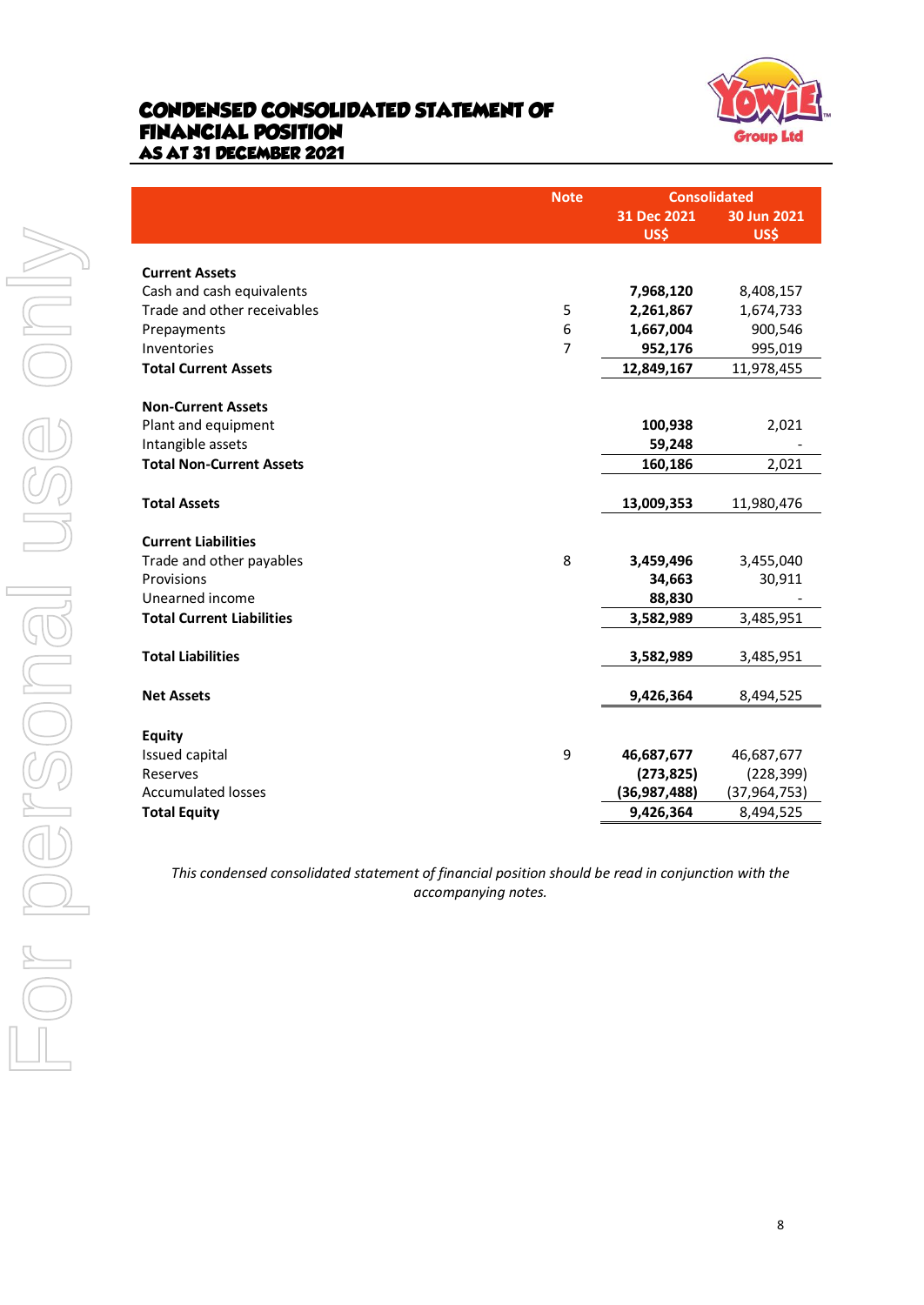### **CONDENSED CONSOLIDATED STATEMENT OF CHANGES IN EQUITY FOR THE HALF-YEAR ENDED 31 DECEMBER 2021**



|                                                                                           |                       |                                       | <b>Consolidated</b>                                  |                                     |                   |
|-------------------------------------------------------------------------------------------|-----------------------|---------------------------------------|------------------------------------------------------|-------------------------------------|-------------------|
|                                                                                           | <b>Issued capital</b> | Share-<br>based<br>payment<br>reserve | <b>Foreign</b><br>currency<br>translation<br>reserve | <b>Accumulated</b><br><b>losses</b> | <b>Total</b>      |
|                                                                                           | US\$                  | US\$                                  | US\$                                                 | US\$                                | US\$              |
| Balance at 1 July 2020                                                                    | 52,747,811            | 2,034,984                             | (2,498,232)                                          | (38, 887, 123)                      | 13,397,440        |
| Loss for the half-year<br>Other comprehensive income                                      |                       |                                       |                                                      | (104, 152)                          | (104, 152)        |
| Foreign currency translation                                                              |                       |                                       | 317,705                                              |                                     | 317,705           |
| <b>Total comprehensive</b><br>income/(loss) for the half-year                             |                       |                                       | 317,705                                              | (104, 152)                          | 213,553           |
| <b>Transactions with owners</b><br>recorded directly in equity<br>Shares issued under YOW |                       |                                       |                                                      |                                     |                   |
| Employee Incentive Plan                                                                   | 7,567                 | (7, 567)                              |                                                      |                                     |                   |
| Return of capital<br>Shares issue transaction costs                                       | (6,066,311)           |                                       |                                                      |                                     | (6,066,311)       |
| Share-based payments                                                                      | (1, 390)              | 2,477                                 |                                                      |                                     | (1, 390)<br>2,477 |
| Balance as at 31 December 2020                                                            | 46,687,677            | 2,029,894                             | (2, 180, 527)                                        | (38, 991, 275)                      | 7,545,769         |
| Balance at 1 July 2021                                                                    | 46,687,677            | 2,002,480                             | (2, 230, 879)                                        | (37, 964, 753)                      | 8,494,525         |
| Profit for the half-year<br>Other comprehensive income                                    |                       |                                       |                                                      | 977,265                             | 977,265           |
| Foreign currency translation                                                              |                       |                                       | (59, 055)                                            |                                     | (59,055)          |
| <b>Total comprehensive</b><br>income/(loss) for the half-year                             |                       |                                       | (59,055)                                             | 977,265                             | 918,210           |
| <b>Transactions with owners</b><br>recorded directly in equity<br>Shares issued under YOW |                       |                                       |                                                      |                                     |                   |
| Employee Incentive Plan                                                                   |                       |                                       |                                                      |                                     |                   |
| Return of capital                                                                         |                       |                                       |                                                      |                                     |                   |
| Shares issue transaction costs<br>Share-based payments                                    |                       | 13,629                                |                                                      |                                     | 13,629            |
| Balance as at 31 December 2021                                                            | 46,687,677            | 2,016,109                             | (2, 289, 934)                                        | (36, 987, 488)                      | 9,426,364         |

*This condensed consolidated statement of changes in equity should be read in conjunction with the accompanying notes.*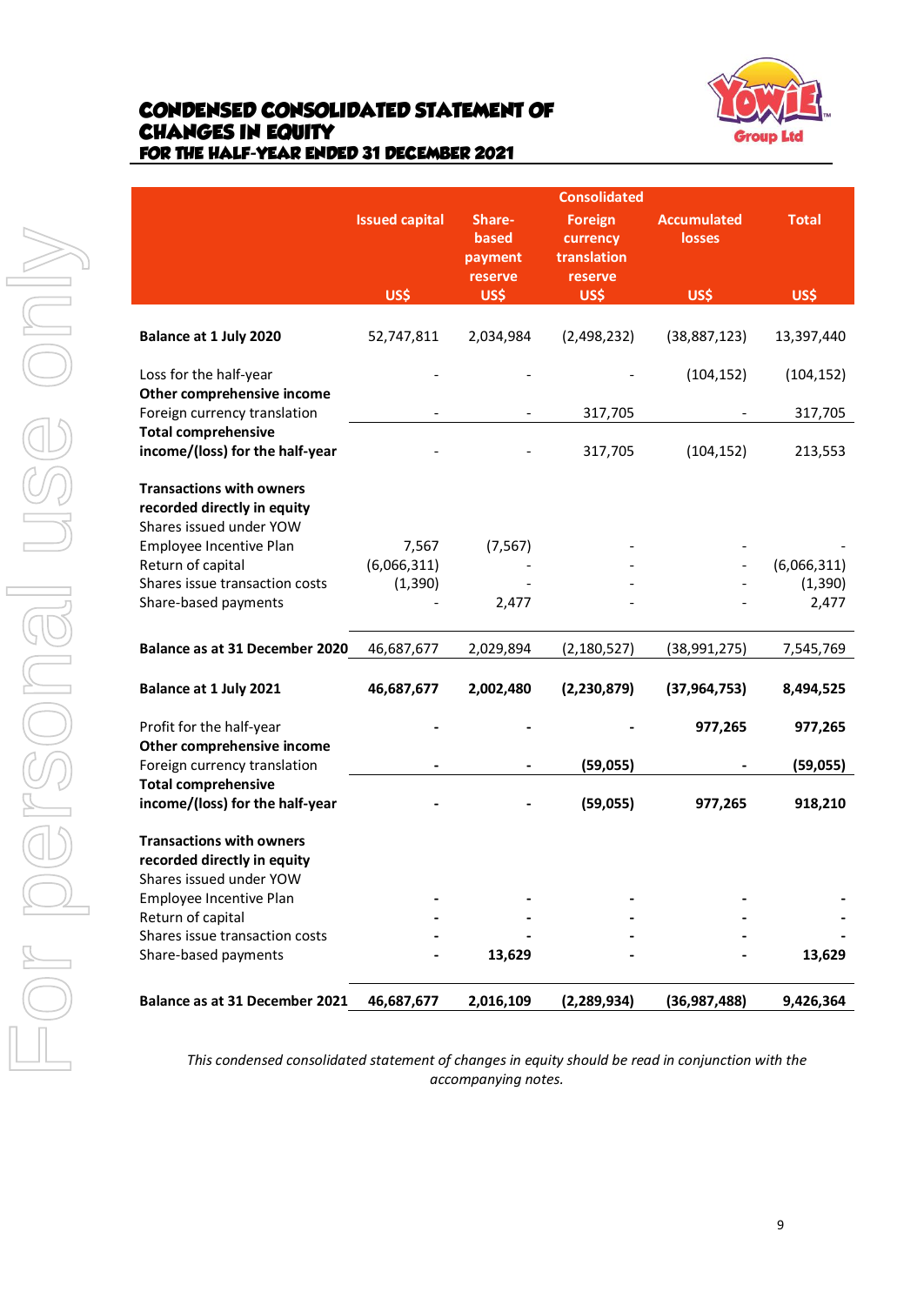

|                                                             | <b>Consolidated</b> |                  |  |
|-------------------------------------------------------------|---------------------|------------------|--|
|                                                             | <b>Half-Year</b>    | <b>Half-Year</b> |  |
|                                                             | <b>Ended</b>        | <b>Ended</b>     |  |
|                                                             | 31 Dec 2021         | 31 Dec 2020      |  |
|                                                             | US\$                | US\$             |  |
|                                                             |                     |                  |  |
| Cash flow from operating activities                         |                     |                  |  |
| Receipts from customers                                     | 7,651,398           | 5,108,124        |  |
| Other receipts                                              | 65                  | 50,964           |  |
| Payments to suppliers and employees                         | (8,018,065)         | (3,440,074)      |  |
| Interest received                                           | 1,497               | 5,940            |  |
| Income taxes received                                       |                     | 197,403          |  |
| Net cash flows (used in) / provided by operating activities | (365, 105)          | 1,922,357        |  |
| Cash flow from investing activities                         |                     |                  |  |
| Payments for plant and equipment                            |                     |                  |  |
| Payments for intangible assets                              | (13,500)            |                  |  |
| Net cash flows used in investing activities                 | (13,500)            |                  |  |
|                                                             |                     |                  |  |
| Cash flow from financing activities                         |                     |                  |  |
| Return of capital                                           |                     | (6,066,311)      |  |
| Payment of share issue transaction costs                    |                     | (1,508)          |  |
| Net cash flows used in financing activities                 |                     | (6,067,819)      |  |
| Net change in cash and cash equivalents                     | (378, 605)          | (4, 145, 462)    |  |
| Cash and cash equivalents at beginning of period            | 8,408,157           | 11,796,909       |  |
| Effect of foreign exchange movements                        | (61, 432)           | 326,550          |  |
| Cash and cash equivalents at end of period                  | 7,968,120           | 7,977,997        |  |
|                                                             |                     |                  |  |

*This condensed consolidated statement of cash flows should be read in conjunction with the accompanying notes.*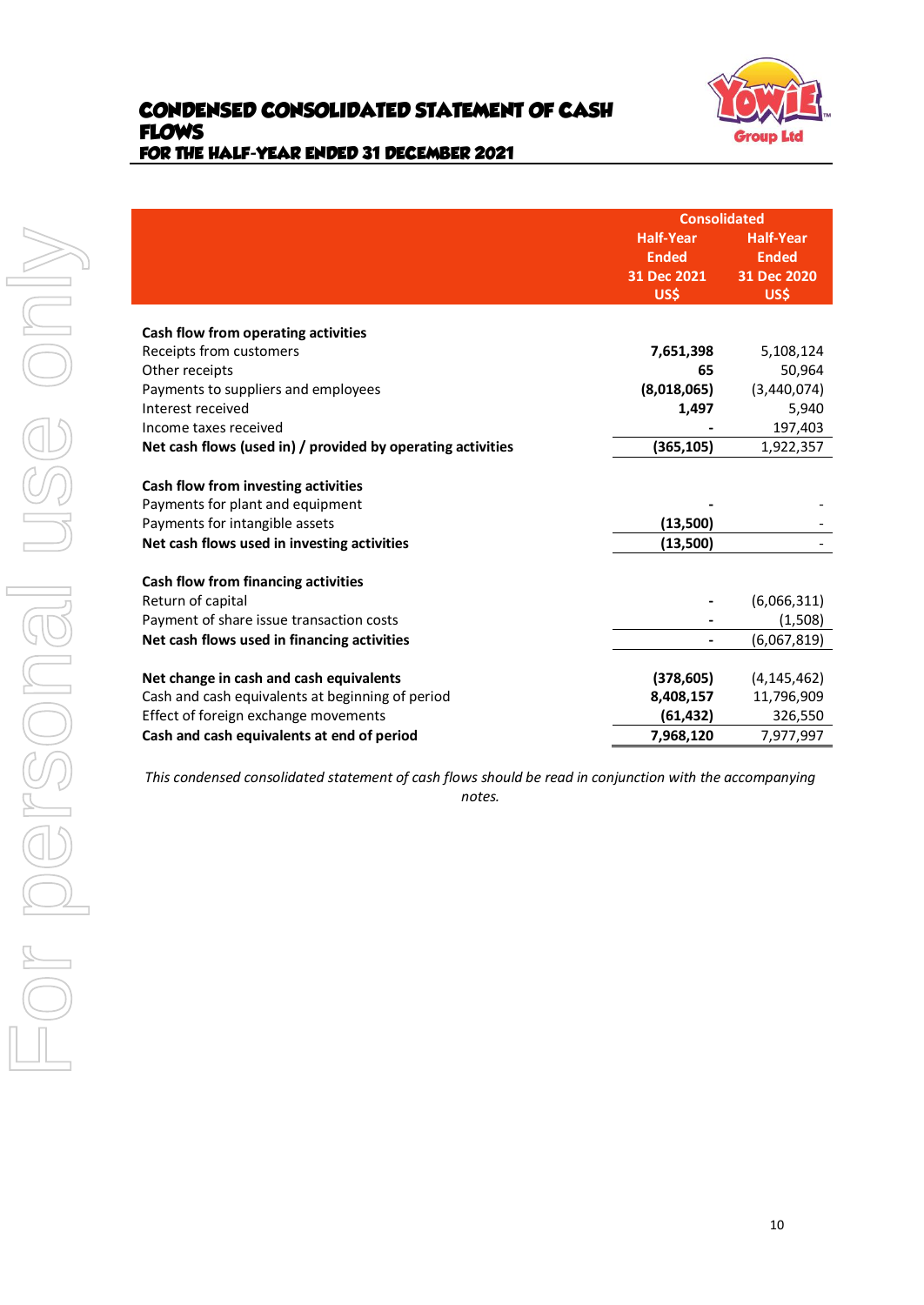

#### **1. BASIS OF PREPARATION**

These condensed consolidated financial statements for the half-year reporting period ended 31 December 2021 have been prepared in accordance with Australian Accounting Standard AASB 134 Interim Financial Reporting and the Corporations Act 2001, as appropriate for for-profit entities. Compliance with AASB 134 ensures compliance with International Accounting Standard 34 *Interim Financial Reporting*.

These half-year financial statements do not include all the notes of the type normally included in annual financial statements. Accordingly, these financial statements are to be read in conjunction with the annual financial statements for the year ended 30 June 2021 and any public announcements made by Yowie Group Ltd during the halfyear reporting period in accordance with the continuous disclosure requirements of the Corporations Act 2001.

The accounting policies adopted are consistent with those of the previous financial year and corresponding interim reporting period.

#### **New and amended standards adopted by the Group**

The Group has adopted all of the new, revised or amending Accounting Standards and Interpretations issued by the Australian Accounting Standards Board ('AASB') that are mandatory for the current reporting period. The adoption of these amendments has not resulted in any significant effect on the measurement or disclosure of the amounts reported for the current or prior periods.

Any new, revised or amending Accounting Standards or Interpretations that are not yet mandatory have not been early adopted.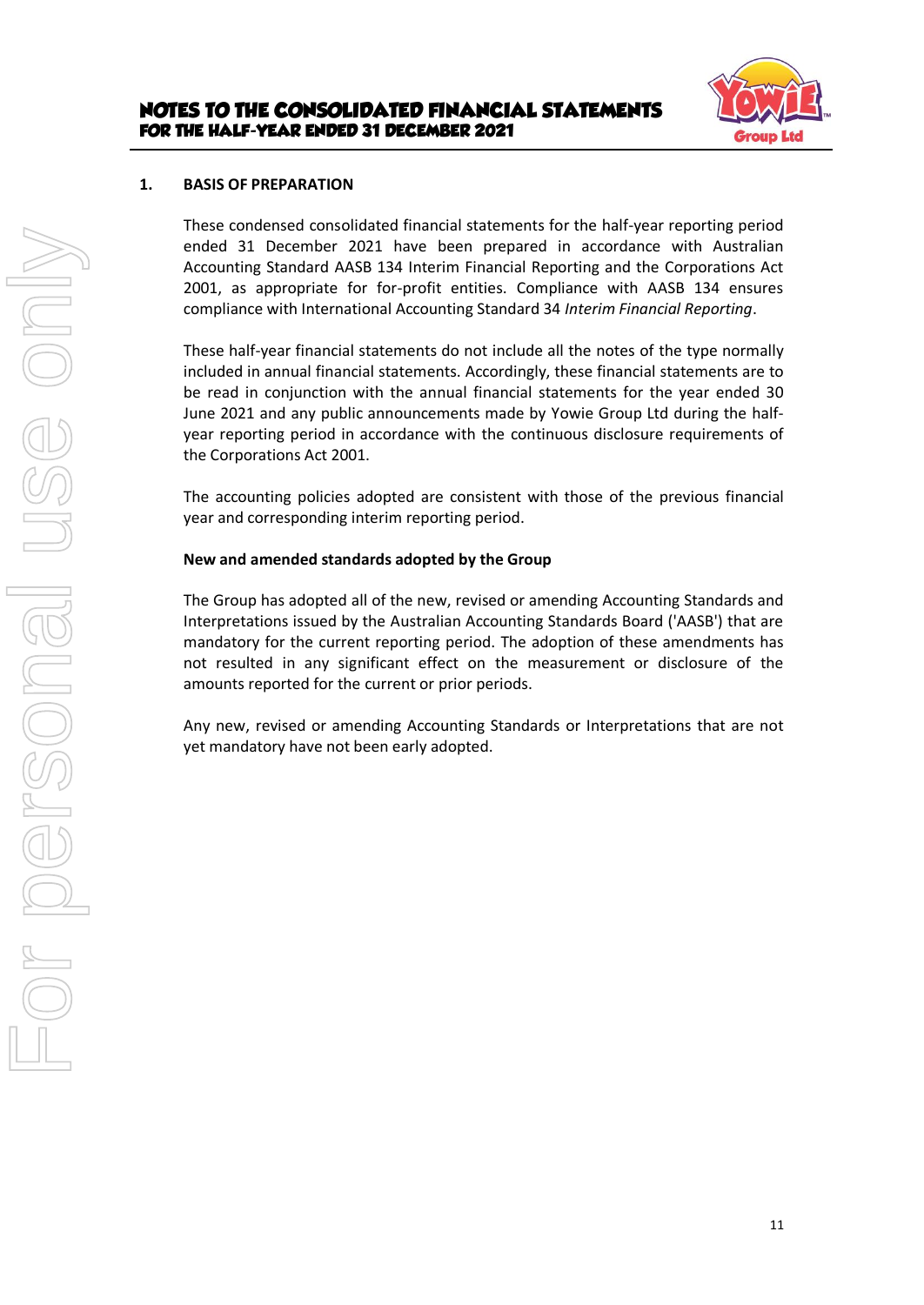

#### **2. SEGMENT REPORTING**

The Group has only one reportable segment, which relates to the operations of its confectionery business, with production carried out under a contract manufacturing arrangement. The net result is presented on a consolidated basis. All non-current assets are located in one geographical location, the United States of America.

#### Major customer information

The revenue from major customers set out below arises from the sale of Yowie chocolate confectionery product.

| <b>Consolidated</b>    |                        |  |
|------------------------|------------------------|--|
| <b>Half-Year Ended</b> | <b>Half-Year Ended</b> |  |
| 31 Dec 2021            | 31 Dec 2020            |  |
| <b>USS</b>             | US\$                   |  |
| 2,527,329              | 1,766,034              |  |
| 31%                    | 32%                    |  |
|                        |                        |  |

#### **3. EXPENSES**

#### **(a) Administration**

|                                               | Consolidated           |                        |  |
|-----------------------------------------------|------------------------|------------------------|--|
|                                               | <b>Half-Year Ended</b> | <b>Half-Year Ended</b> |  |
|                                               | 31 Dec 2021<br>US\$    | 31 Dec 2020<br>US\$    |  |
| Employee benefits                             | 578,311                | 574,148                |  |
| Consultancy, business development and travel  | 11,040                 | 52,140                 |  |
| Legal, tax, listing, compliance and insurance | 261,500                | 285,159                |  |
| Share-based payment expense                   | 13,629                 | 2,477                  |  |
| Depreciation and amortisation                 | 66,688                 | 12,168                 |  |
| Other administrative expenses                 | 113,150                | 126,181                |  |
|                                               | 1,044,318              | 1,052,273              |  |

#### **(b) Reversal of Impairment of Non-Current Assets**

Reversal of impairment of non-current assets for the period ended 31 December 2021 was US\$424,898 (31 December 2020: nil). This relates to the reversal of a prior period impairment on manufacturing equipment and product development. The Group was able to utilise these assets, resulting in the recognition of depreciation and the reversal of a portion of the prior period impairment.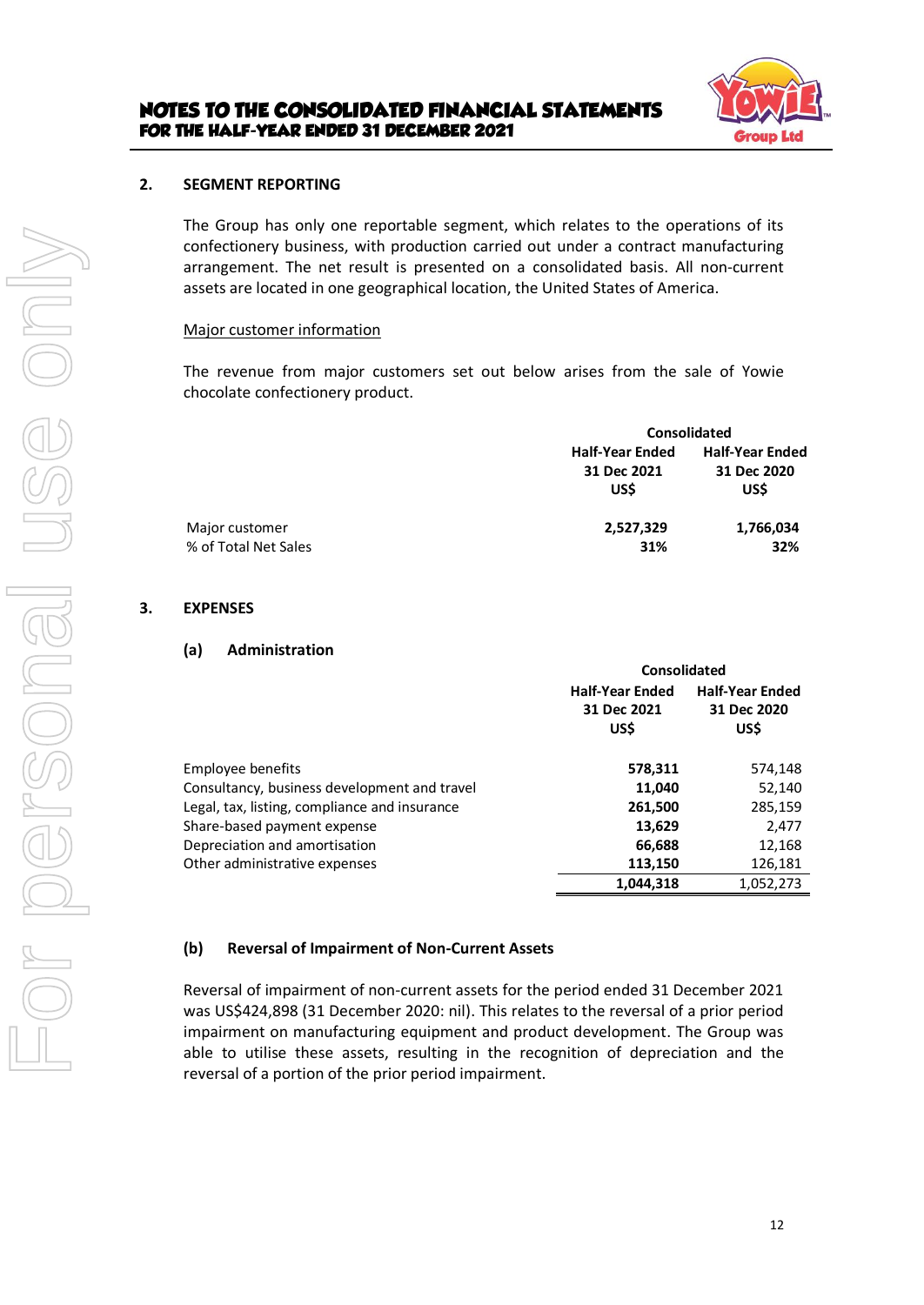

#### **4. EARNINGS / (LOSS) PER SHARE**

|                                                                                                                                                         | Consolidated                                           |                                                        |
|---------------------------------------------------------------------------------------------------------------------------------------------------------|--------------------------------------------------------|--------------------------------------------------------|
|                                                                                                                                                         | <b>Half-Year Ended</b><br>31 Dec 2021<br><b>Number</b> | <b>Half-Year Ended</b><br>31 Dec 2020<br><b>Number</b> |
| Weighted average number of ordinary shares used in<br>the calculation of basic earnings per share<br>Weighted average number of ordinary shares used in | 218,567,901                                            | 217,253,024                                            |
| the calculation of diluted earnings per share                                                                                                           | 229,367,901                                            | 217,253,024 1                                          |
|                                                                                                                                                         | US\$                                                   | US\$                                                   |
| Basic and diluted earnings / (loss) attributable to                                                                                                     |                                                        |                                                        |
| ordinary equity holders of the parent                                                                                                                   | 977.265                                                | (104.152)                                              |

1 This calculation does not include instruments that could potentially dilute basic earnings per share in the future as these instruments are anti-dilutive, since their inclusion would reduce the loss per share.

#### **5. TRADE AND OTHER RECEIVABLES**

|                       | <b>Consolidated</b> |                     |
|-----------------------|---------------------|---------------------|
|                       | 31 Dec 2021<br>US\$ | 30 Jun 2021<br>US\$ |
| <b>Current</b>        |                     |                     |
| Trade debtors         | 2,256,792           | 1,668,412           |
| Other debtors         | -                   | 58                  |
| <b>GST</b> receivable | 5,075               | 6,263               |
|                       | 2,261,867           | 1,674,733           |

#### **6. PREPAYMENTS**

|                             | <b>Consolidated</b>       |                     |
|-----------------------------|---------------------------|---------------------|
|                             | 31 Dec 2021<br><b>USS</b> | 30 Jun 2021<br>US\$ |
| <b>Current</b>              |                           |                     |
| Prepayments – raw materials | 1,592,917                 | 735,023             |
| Prepayments - other         | 74.087                    | 165,523             |
|                             | 1,667,004                 | 900,546             |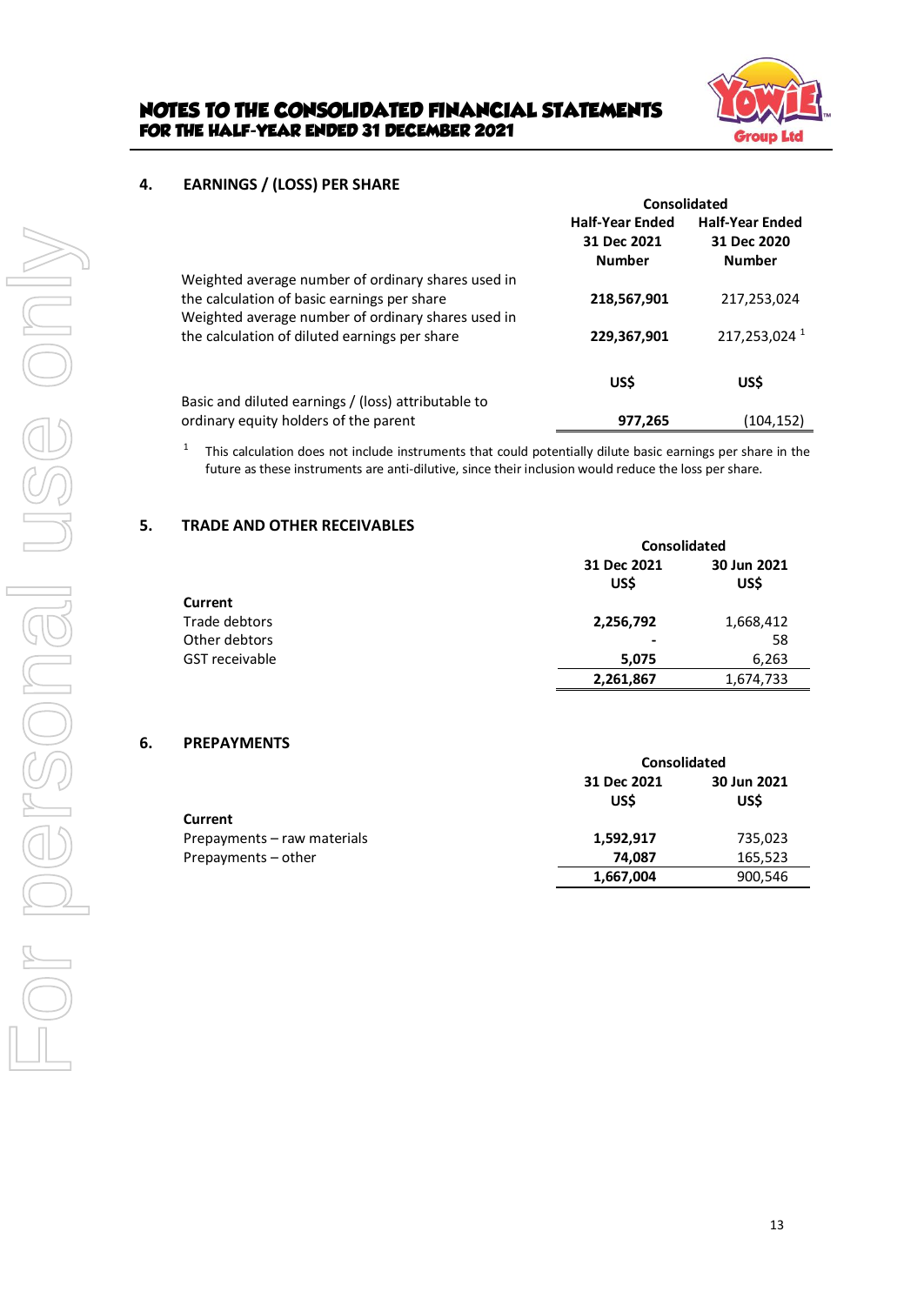

#### **7. INVENTORIES**

|                        | <b>Consolidated</b> |                     |
|------------------------|---------------------|---------------------|
|                        | 31 Dec 2021<br>US\$ | 30 Jun 2021<br>US\$ |
| Current                |                     |                     |
| Raw materials          | 1,267,322           | 976,809             |
| Work in progress       | 7,032               | 65,225              |
| Finished goods         | 129,351             | 521,160             |
| Allowance for disposal | (451, 529)          | (568,175)           |
|                        | 952,176             | 995,019             |

Inventories are valued at the lower of cost or net realisable value.

Movement in the allowance for disposal of inventories is set out below.

| Balance at the beginning of the year | (568, 175) | (1,470,212) |
|--------------------------------------|------------|-------------|
| Reversal <sup>1</sup>                | 116.646    | 1.153.271   |
| Additional allowance                 | ٠          | (251.234)   |
| Balance at the end of the year       | (451, 529) | (568, 175)  |

 $1$  Reversal relates to disposal of the inventory or the use of inventory as the inventory was able to be utilised in production process.

#### **8. TRADE AND OTHER PAYABLES**

|                                | <b>Consolidated</b> |                     |
|--------------------------------|---------------------|---------------------|
|                                | 31 Dec 2021<br>US\$ | 30 Jun 2021<br>US\$ |
| <b>Current</b>                 |                     |                     |
| Trade payables and accruals    | 885,069             | 1,057,106           |
| Rebate allowances <sup>1</sup> | 2,572,578           | 2,396,022           |
| Other                          | 1,849               | 1,912               |
|                                | 3,459,496           | 3,455,040           |

<sup>1</sup> Rebate allowances include estimated accrual for promotional discounts, prompt payment discounts and spoilage of goods.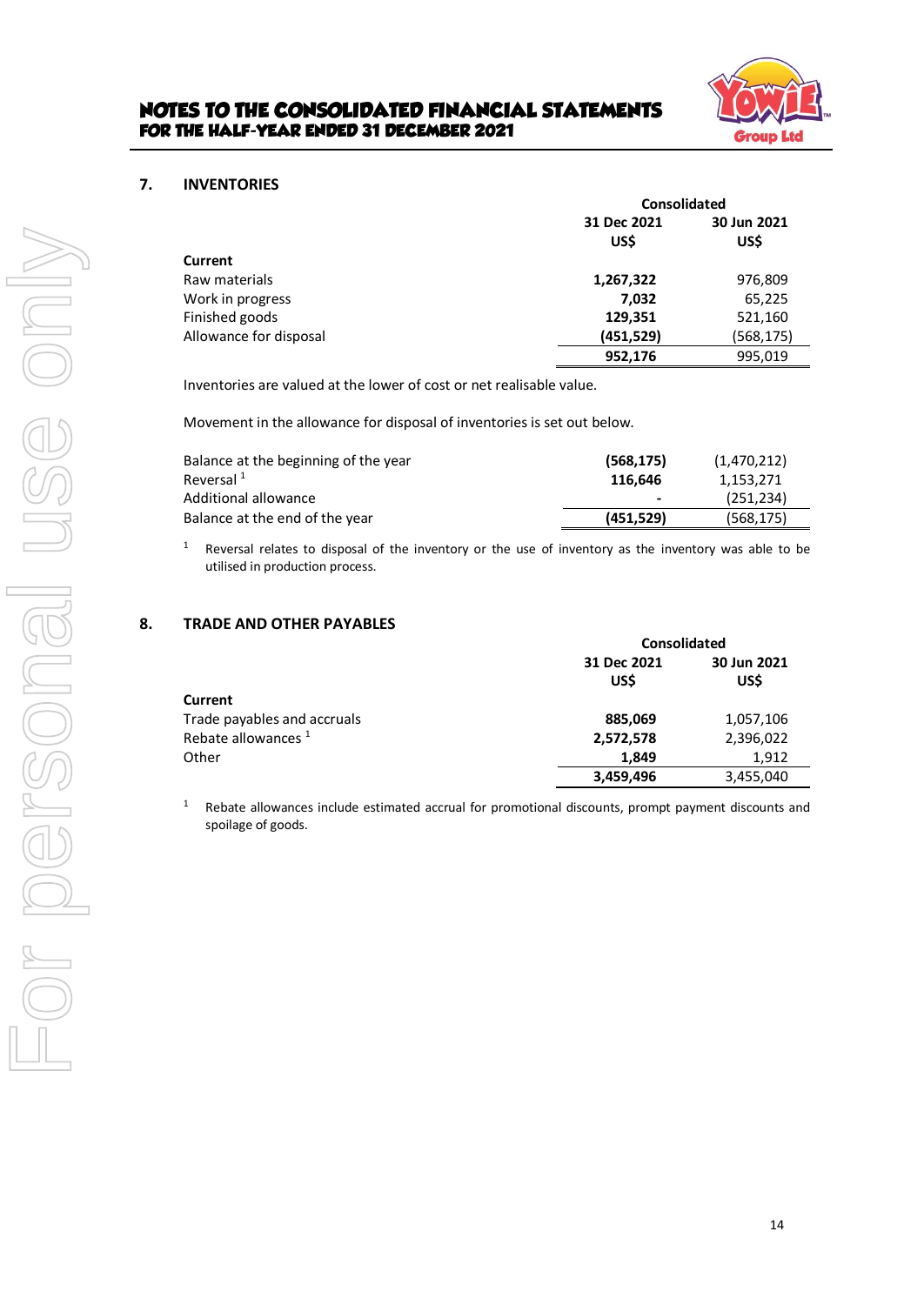

#### **9. ISSUED CAPITAL**

|                                          | Consolidated        |                     |
|------------------------------------------|---------------------|---------------------|
|                                          | 31 Dec 2021<br>US\$ | 30 Jun 2021<br>US\$ |
| Ordinary shares - fully paid             | 46,687,677          | 46,687,677          |
| Movements in ordinary share capital      | US\$                | <b>Number</b>       |
| As at 1 July 2021                        | 46,687,677          | 218,567,901         |
| Conversion of rights<br>Share issue cost | -                   |                     |
|                                          |                     |                     |
| As at 31 December 2021                   | 46,687,677          | 218,567,901         |

#### **10. SHARE-BASED PAYMENTS**

Share-based payment expense for the half-year ended 31 December 2021 is US\$13,629 (31 December 2020: US\$2,477).

The following tables list the inputs to the models used for the valuation of rights issued during the half year ended 31 December 2021.

|                                 | <b>Service Rights</b> |
|---------------------------------|-----------------------|
| Number of securities            | 10,800,000            |
| Exercise price (A\$)            |                       |
| Grant date                      | 8 Dec 2021            |
| Vesting date                    | 8 Dec 2022 to 8       |
|                                 | Dec 2024              |
| Expiry date                     | 8 Dec 2026            |
| Share price at grant date (A\$) | 0.044                 |
| <b>Expected volatility</b>      | 88%                   |
| Risk-free rate                  | 0.55%                 |
| Fair value per security (A\$)   | 0.044                 |
| Valuation method                | Binomial              |

#### **11. FAIR VALUES OF FINANCIAL INSTRUMENTS**

#### **Recurring fair value measurements**

The Group does not have any financial instruments that are subject to recurring or non-recurring fair value measurements.

#### **Fair values of financial instruments not measured at fair value**

Due to their short-term nature, the carrying amounts of current receivables and current trade and other payables is assumed to equal their fair value.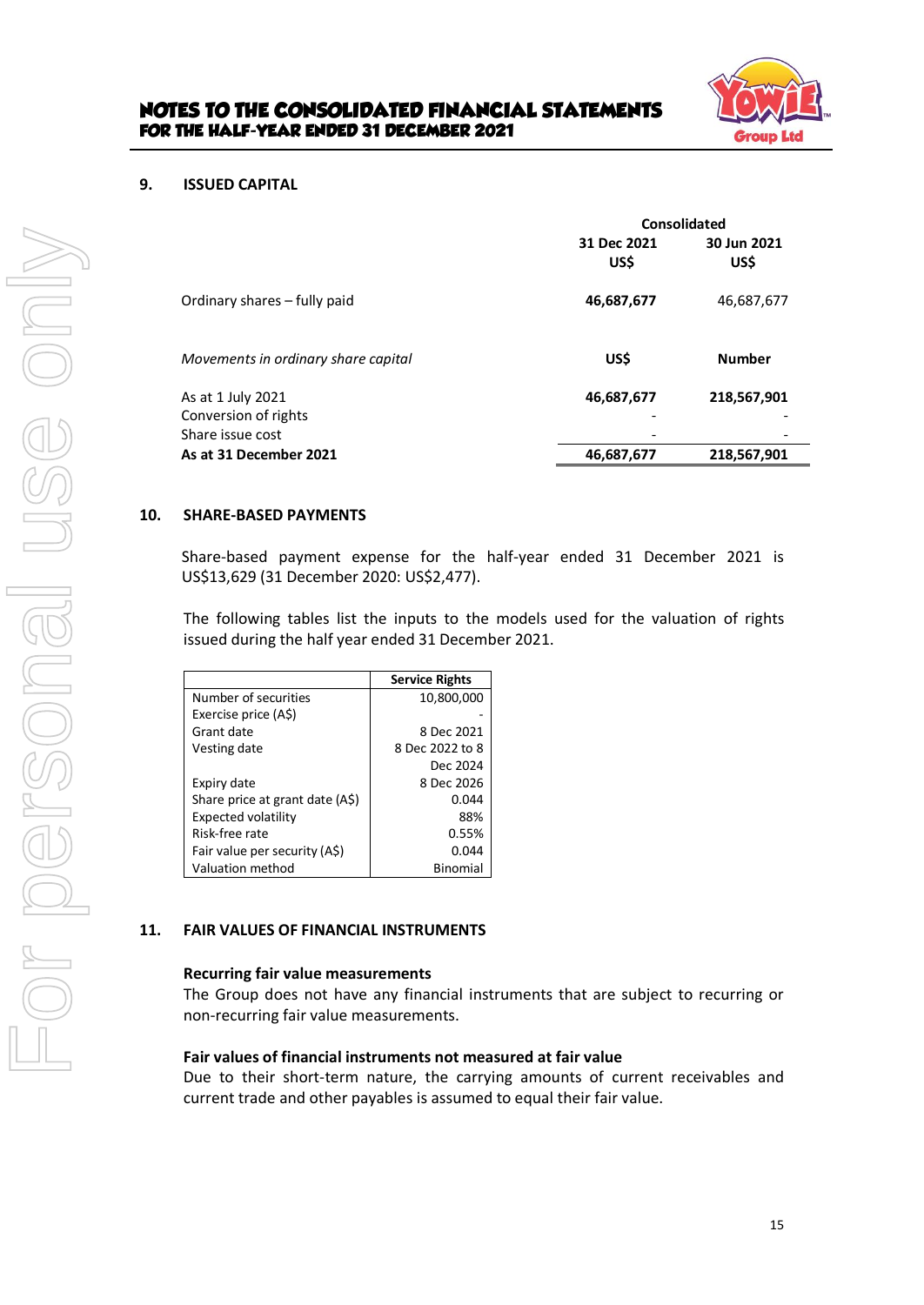

#### **12. COMMITMENTS AND CONTINGENCIES**

#### **(a) Commitments**

The Group has no material commitments as at 31 December 2021.

#### **(b) Contingencies**

There have been no material changes to the Group's contingent liabilities since 30 June 2021.

#### **13. EVENTS SUBSEQUENT TO BALANCE DATE**

The Group has received two notices under section 249CA of the Corporations Act requesting that a general meeting of the Company's members be called to consider resolutions for the removal of directors, as follows:

- 1. Notice received from Mr Nicholas Bolton, a current director, proposing the removal of Mr Mark Schuessler and Mr Scott Hobbs as directors of the Company; and
- 2. Notice received from Mr Scott Hobbs, a current director, proposing the removal of Mr Nicholas Bolton and Mr John Patton as directors of the Company.

General meeting material is presently being prepared and will be dispatched to shareholders in due course.

Other than the above matter, no circumstances or events have arisen subsequent to the end of the period that have had, or are likely to have, a material impact on the financial statements.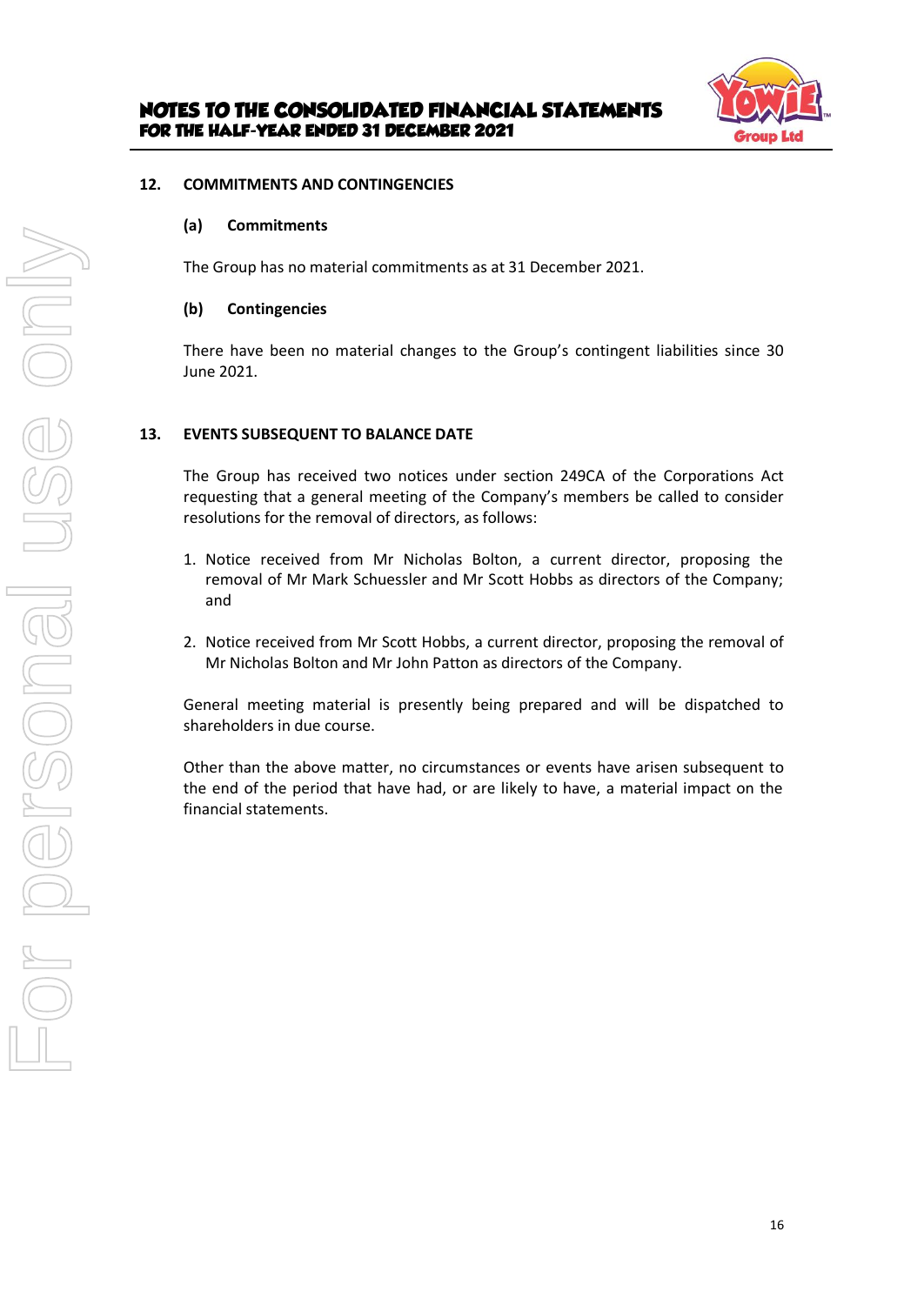

The directors declare that, in the directors' opinion:

- (a) there are reasonable grounds to believe that the Group will be able to pay its debts as and when they become due and payable; and
- (b) the attached financial statements and notes comply with the *Corporations Act 2001*, Australian Accounting Standard AASB 134 *Interim Financial Reporting*, the Corporations Regulations 2001 and other mandatory professional reporting requirements; and
- (c) the attached financial statements and notes give a true and fair view of the Group's financial position as at 31 December 2021 and of its performance for the financial half-year ended on that date.

Signed in accordance with a resolution of the directors made pursuant to s.303(5) of the *Corporations Act 2001*.

On behalf of the Board **Sean Taylor** 

**Executive Chairman** 

23 February 2022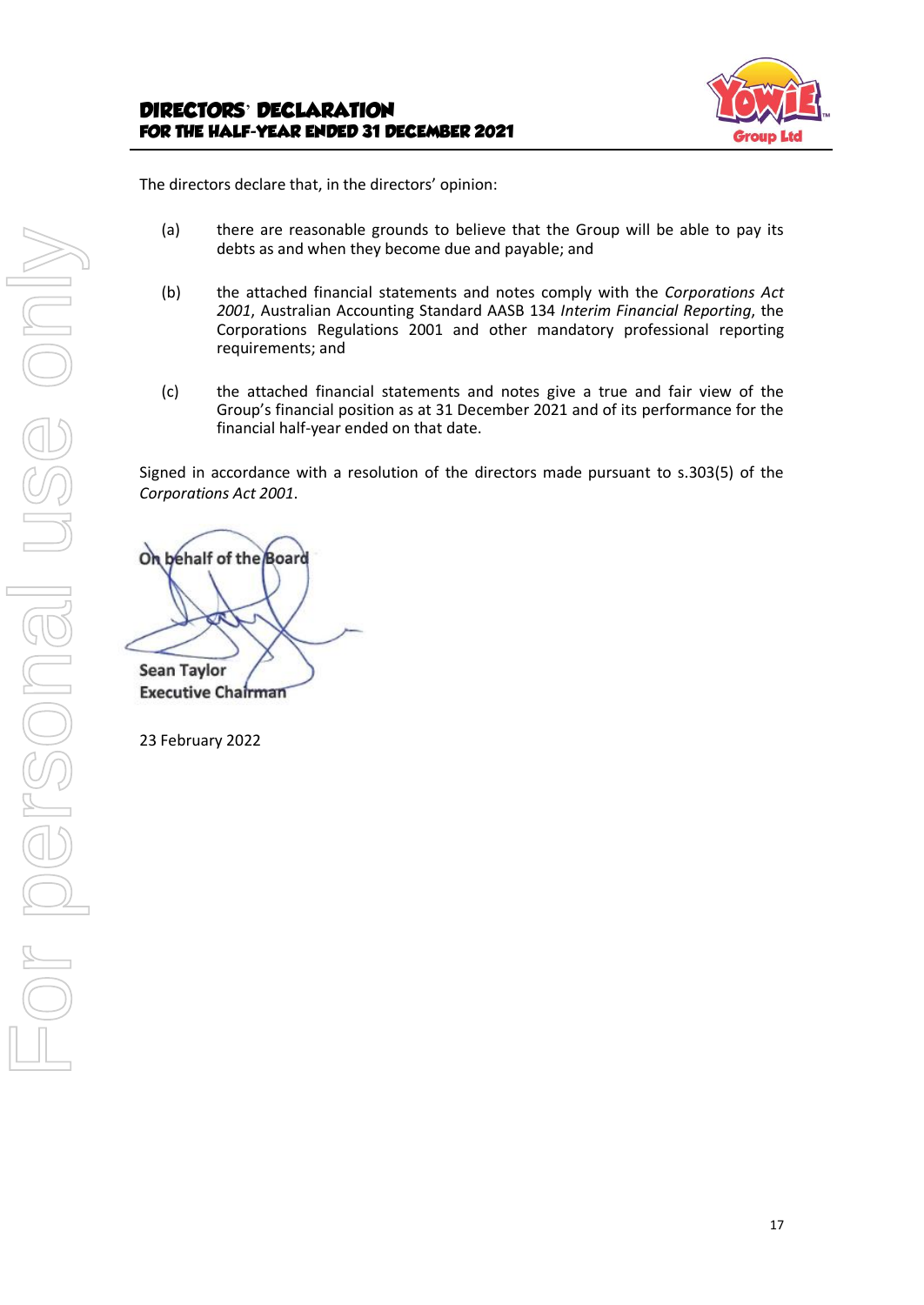

#### **RSM Australia Partners**

Level 32 Exchange Tower, 2 The Esplanade Perth WA 6000 GPO Box R1253 Perth WA 6844

> T +61 (0) 8 9261 9100 F +61 (0) 8 9261 9111

> > www.rsm.com.au

#### **INDEPENDENT AUDITOR'S REVIEW REPORT TO THE MEMBERS OF YOWIE GROUP LIMITED**

#### **Report on the Half-Year Financial Report**

We have reviewed the accompanying half-year financial report of Yowie Group Limited, which comprises the statement of financial position as at 31 December 2021, the statement of profit and loss and other comprehensive income, statement of changes in equity and statement of cash flows for the half-year ended on that date, notes comprising a summary of significant accounting policies and other explanatory information, and the directors' declaration of the consolidated entity comprising the company and the entities it controlled at the half-year end or from time to time during the half-year.

#### *Directors' Responsibility for the Half-Year Financial Report*

The directors of the company are responsible for the preparation of the half-year financial report that gives a true and fair view in accordance with Australian Accounting Standards and the *Corporations Act 2001* and for such internal control as the directors determine is necessary to enable the preparation of the half-year financial report that is free from material misstatement, whether due to fraud or error.

#### *Auditor's Responsibility*

Our responsibility is to express a conclusion on the half-year financial report based on our review. We conducted our review in accordance with Auditing Standard on Review Engagements ASRE 2410 *Review of a Financial Report Performed by the Independent Auditor of the Entity*, in order to state whether, on the basis of the procedures described, we have become aware of any matter that makes us believe that the half-year financial report is not in accordance with the *Corporations Act 2001* including: giving a true and fair view of the consolidated entity's financial position as at 31 December 2021 and its performance for the half-year ended on that date; and complying with Accounting Standard AASB 134 *Interim Financial Reporting* and the *Corporations Regulations 2001*. As the auditor of Yowie Group Limited, ASRE 2410 requires that we comply with the ethical requirements relevant to the audit of the annual financial report.

A review of a half-year financial report consists of making enquiries, primarily of persons responsible for financial and accounting matters, and applying analytical and other review procedures. A review is substantially less in scope than an audit conducted in accordance with Australian Auditing Standards and consequently does not enable us to obtain assurance that we would become aware of all significant matters that might be identified in an

#### **THE POWER OF BEING UNDERSTOOD** AUDIT | TAX | CONSULTING

RSM Australia Partners is a member of the RSM network and trades as RSM. RSM is the trading name used by the members of the RSM network. Each member of the RSM network is an independent accounting and consulting firm which practices in its own right. The RSM network is not itself a separate legal entity in any jurisdiction. RSM Australia Partners ABN 36 965 185 036

Liability limited by a scheme approved under Professional Standards Legislation